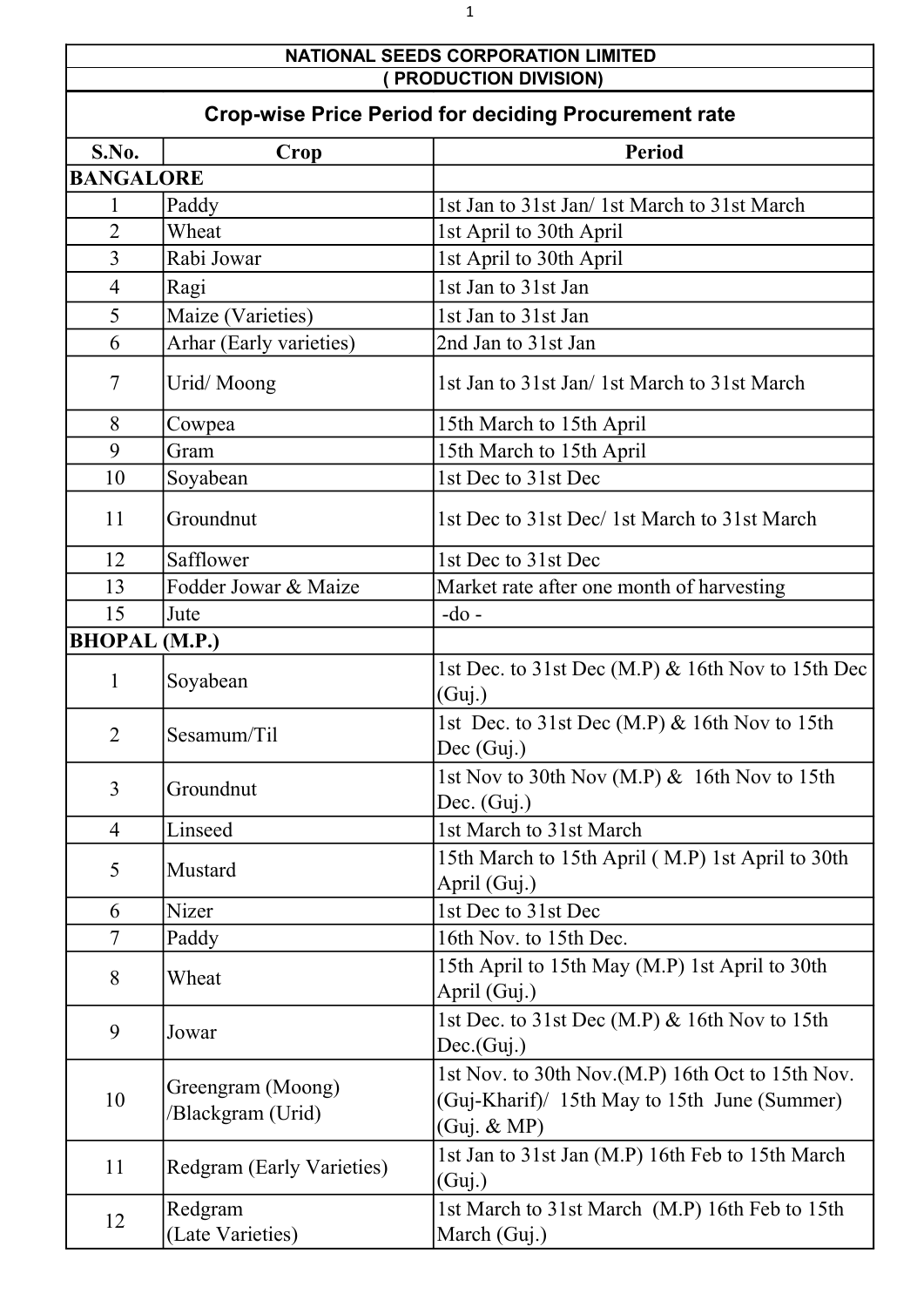| S.No.             | Crop                                                   | <b>Period</b>                                                                |
|-------------------|--------------------------------------------------------|------------------------------------------------------------------------------|
| 13                | Gram (Small seeded)                                    | 15th March to 30th April (M.P) lst April to 30th                             |
|                   |                                                        | April (Guj.)                                                                 |
| 14                |                                                        | 15th March to 30th April (M.P) lst April to 30th                             |
|                   | Gram (Bold seeded)                                     | April (Guj.)                                                                 |
|                   |                                                        | 15th March to 30th April (M.P) lst April to 30th                             |
| 15                | Gram (Kabuli)                                          | April (Guj.)                                                                 |
| 16                | Lentil                                                 | 15th March to 15th April (M.P)                                               |
| 17                | Peas (Pulse)                                           | 15th March to 15th April (M.P)                                               |
|                   |                                                        |                                                                              |
| <b>CHANDIGARH</b> |                                                        |                                                                              |
| 1                 | Wheat                                                  |                                                                              |
| $\overline{2}$    | <b>Barley</b>                                          | GOI, MSP                                                                     |
| $\overline{3}$    | Paddy (Non Basmati)                                    |                                                                              |
| $\overline{4}$    | Paddy (Basmati)                                        | 16th Nov. to 15th Dec                                                        |
| 5                 | Mustard                                                | 15th April to 15th May                                                       |
| 6                 | Moong/ Urid (Kharif)                                   | 16th May to 15th June & 15th Nov to 15th Dec.                                |
| $\overline{7}$    | Arhar (Early)                                          | 16th Jan to 15th Feb                                                         |
| 8                 | Guar (Fodder)                                          | 16th Dec to 15th Jan                                                         |
| 10                | Maize (Fodder)                                         | 16th Oct to 15th Nov                                                         |
| 11                | Berseem                                                | June survey rate                                                             |
| 12                | Oat                                                    | May survey rate                                                              |
| 13                | Dhaincha                                               | Jan survey rate                                                              |
| 14                | Bajra                                                  | 15th Nov to 15th Dec, 2016                                                   |
|                   |                                                        |                                                                              |
| <b>CHENNAI</b>    |                                                        |                                                                              |
| 1                 | Paddy (TN)                                             | 1st Nov to 30th Nov & 1st Jan to 31st Jan                                    |
| $\overline{2}$    | Paddy (Kerala)                                         | 1st Sept to 30th Sep. & 1st Feb to 28th Feb                                  |
| $\overline{3}$    | Groundnut (Oil seeds)                                  | 1st Sept to 30th Sep. & 1st Feb to 28th Feb                                  |
| 4                 | Urid/Moong/Arhar (Pulses)                              | 1st Oct to 31st Oct and 1st April to 30th April                              |
| <b>JAIPUR</b>     |                                                        |                                                                              |
| $\mathbf{1}$      | Wheat (Except Raj-1482,<br>3765, 3077 & LOK-1) /Barley | 15th April to 15th May (except SGNR) & 15th<br>May to 15th June for SGNR     |
| $\overline{2}$    | Wheat (Raj-1482, 3765, 3077<br>$&$ LOK-1)              | 15th April to 15th May (except S+C38GNR) &<br>15th May to 15th June for SGNR |
| $\overline{3}$    | Soyabean                                               | 1st Dec to 31st Dec                                                          |
| $\overline{4}$    | Sesamum/Til                                            | 1st Dec to 31st Dec                                                          |
| 5                 | Mustard                                                | 15th April to 15th May                                                       |
| 6                 | Urid / Moong/Moth for Kharif                           | 1st Nov. to 30th Nov.                                                        |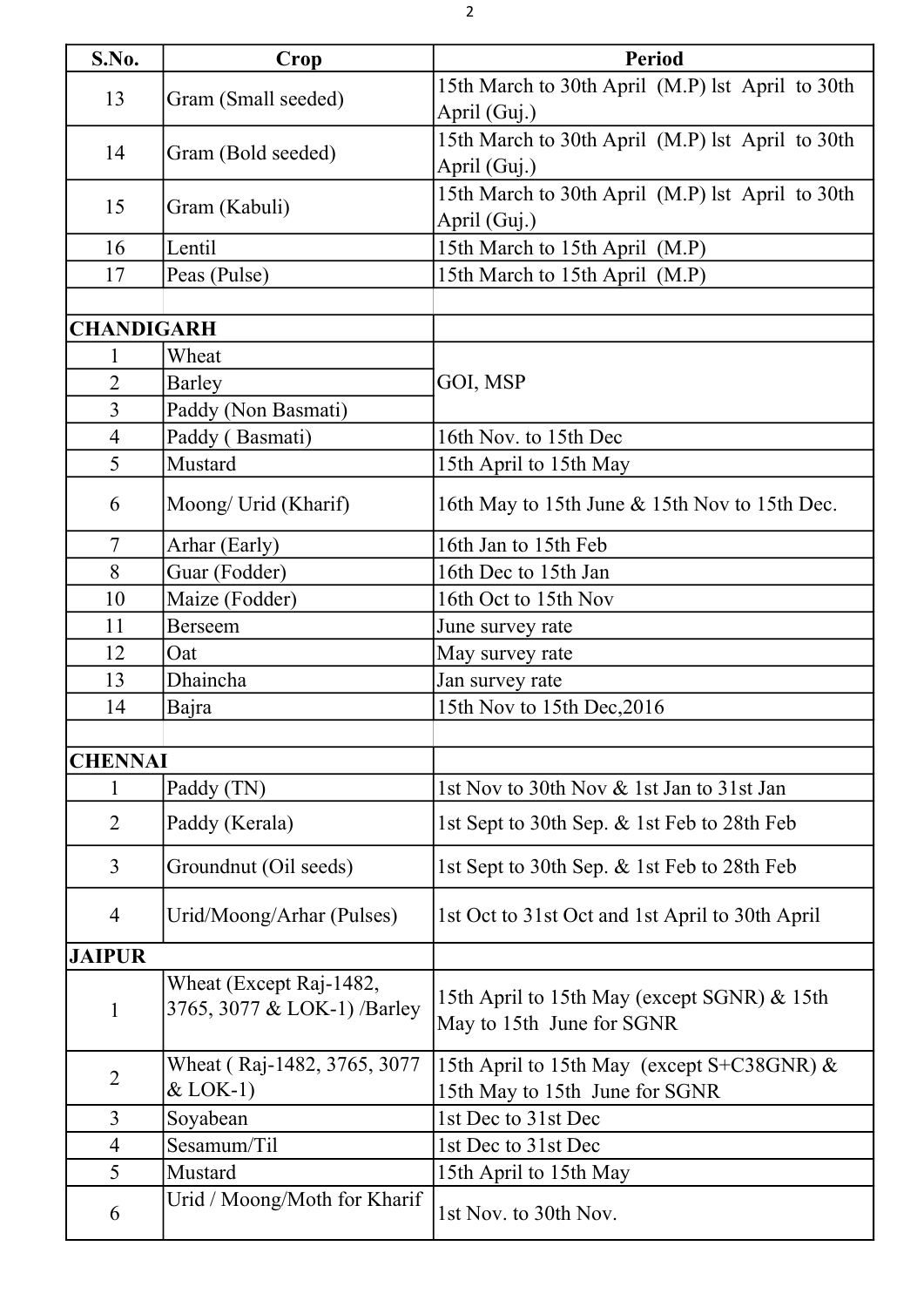| S.No.          | Crop                               | <b>Period</b>                                  |
|----------------|------------------------------------|------------------------------------------------|
| 7              | Urid / Moong/Moth for              |                                                |
|                | Summer                             | 15th May to 15th June.                         |
| 8              | Gram                               | 15th April to 15th May                         |
| 9              | Guar (Fodder)                      | 1st Dec. to 31st Dec.                          |
| 10             | Zeera (Cumin)                      | 15th April to 15th May                         |
| 11             | Corriender                         | 15th April to 15th May                         |
| 12             | Castor (Hyb.)                      | Market rate after one month of harvesting      |
| 13             | <b>Ground Nut</b>                  | 1st Dec to 31st Dec                            |
| 14             | <b>Barley</b>                      | 15th April to 15th May                         |
| <b>KOLKATA</b> |                                    |                                                |
| 1              | Groundnut                          | 1st Nov to 30th Nov & 1st May to 31st May      |
| $\overline{2}$ | Mustard/Toria                      | 1st March to 31st March                        |
| $\overline{3}$ | Paddy                              | 1st Nov. to 30th Nov & 1st April to 30th April |
| 4              | Moong/Urid                         | 1st Sept to 30th Sep & 1st March to 31st March |
| 5              | Lentil                             | 1st April to 30th April                        |
| 6              | Potato                             | 1st Feb to 28th Feb                            |
| 7              | <b>Hybrid Maize</b>                |                                                |
| 8              | Maize Inbrid Lines                 | Market rate after one month of harvesting      |
| <b>LUCKNOW</b> |                                    |                                                |
| 1              | Soyabean                           | 15th Oct. to 15th Nov.                         |
| $\overline{2}$ | Sesamum/Til                        | 15th Oct. to 15th Nov.                         |
| 3              | Toria                              | 15th Jan to 15th Feb                           |
| 4              | Linseed                            | 1st Feb to 28th Feb                            |
| 5              | Mustard                            | 16th March to 16th April                       |
| 6              | Paddy                              | 15th Oct. to 15th Nov.                         |
| $\overline{7}$ | Wheat                              | 15th April 15th May                            |
| 8              | Oat                                | 15th April 15th May                            |
| 9              | Urid / Moong                       | 15th Oct. to 15th Nov.                         |
| 10             | Moong (Summer)                     | 15th June to 15th July                         |
| 11             | <b>Arhar (Early Varieties)</b>     | 15th Oct. to 15th Nov.                         |
| 12             | <b>Arhar (Late Varieties)</b>      | 1st April to 30th April                        |
| 13             | Gram (Other than Kabuli)           | 16th March to 16th April                       |
| 14             | Lentil (Bold seeded)               | 16th March to 16th April                       |
| 15             | Peas (Pulses) other than<br>Rachna | 16th March to 16th April                       |
| 16             | Gram (Kabuli)                      | 16th March to 16th April                       |
| 17             | Lentil (Small seeded)              | 16th March to 16th April                       |
| 18             | Peas (Pulses) Rachna               | 16th March to 16th April                       |
| 19             | Berseem                            | 15th April to 15th May                         |
| 20             | Peas (Veg.) Rabi                   | 15th Feb to 15th March                         |
| 21             | Veg. (Rabi) other than Peas        | 15th Feb to 15th March                         |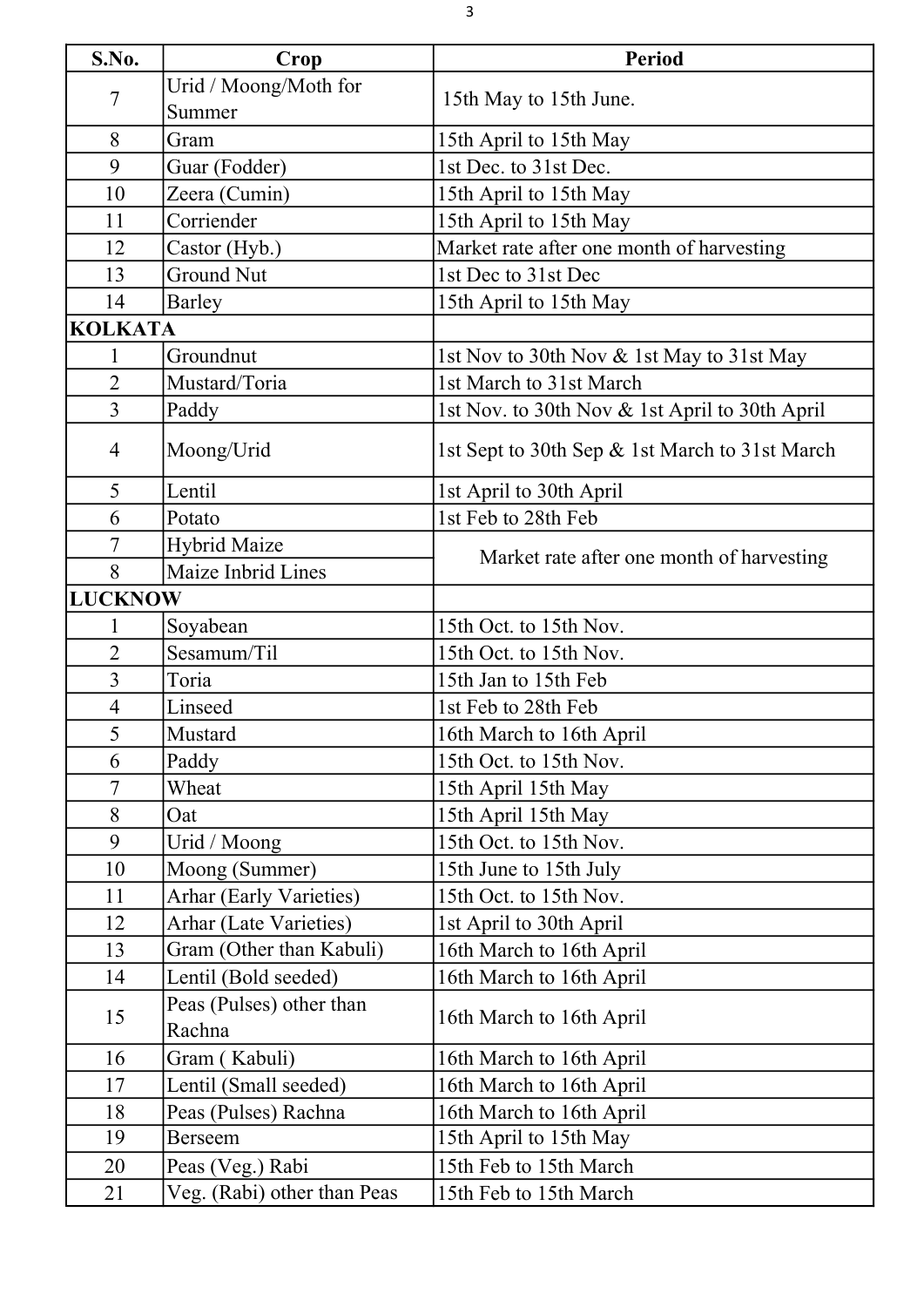| S.No.          | Crop                                     | <b>Period</b>                                                                                              |
|----------------|------------------------------------------|------------------------------------------------------------------------------------------------------------|
| 22             | Veg. (Kharif)                            | 15th Oct. to 15th Nov.                                                                                     |
| <b>PATNA</b>   |                                          |                                                                                                            |
| 1              | Paddy                                    | 1st Dec to 31st Dec                                                                                        |
| $\overline{2}$ | Wheat                                    | 1st May to 31st May                                                                                        |
| $\overline{3}$ | Maize                                    | 1st May to 31st May                                                                                        |
| $\overline{4}$ | Gram                                     | 1st April to 30th April                                                                                    |
| 5              | Lentil                                   | 1st March to 31st March                                                                                    |
| 6              | Peas                                     | 1st March to 31st March                                                                                    |
| 7              | Toria                                    | 1st Feb to 28th Feb                                                                                        |
| 8              | Mustard                                  | 1st March to 31st March                                                                                    |
| <b>PUNE</b>    |                                          |                                                                                                            |
| 1              | Soyabean                                 | 15th Nov to 15th Dec                                                                                       |
| $\overline{2}$ | Sesamum/Til                              | 1st Nov. to 30th Nov.                                                                                      |
| $\overline{3}$ | Groundnut                                | 1st Nov. to 30th Nov.                                                                                      |
| $\overline{4}$ | Safflower                                | 15th Feb to 15th March                                                                                     |
| 5              | Linseed                                  | 1st March to 31st March                                                                                    |
| 6              | Paddy                                    | 1st Dec. to 31st Dec.                                                                                      |
| $\tau$         | Wheat                                    | 1st April to 30th April.                                                                                   |
| 8              | Jowar                                    | 1st March to 31st March.                                                                                   |
| 9              | Greengram (Moong)<br>Blackgram<br>(Urid) | 1st Oct. to 31st Oct.                                                                                      |
| 10             | Redgram (Early Varieties)                | 1st Jan to 31st Jan                                                                                        |
| 11             | Redgram<br>(Late Varieties)              | 1st March to 31st March                                                                                    |
| 12             | Gram (Small seeded)                      | 1st March to 31st March                                                                                    |
| 13             | Gram (Bold seeded)                       | 1st March to 31st March                                                                                    |
| 14             | Gram (Kabuli)                            | 1st March to 31st March                                                                                    |
| 15             | Jute                                     |                                                                                                            |
|                | <b>SECUNDERABAD</b>                      |                                                                                                            |
| 1              | Paddy early medium                       | 15th Nov to 15th Dec(Kharif) & 15th April to 15th<br>May (Rabi)                                            |
|                | Paddy Late Variety                       | 15th Dec to 15th Jan(Kharif) 15th May to 15th<br>June (Rabi)                                               |
| $\overline{2}$ | Groundnut                                | 15th Oct to 15th Nov (Khrif) & 15th March to 15th<br>April(Rabi). Changes in period approved in June<br>17 |
| $\overline{3}$ | Seasamum                                 | 1st April to 30th April                                                                                    |
| $\overline{4}$ | Castor                                   | 1st Feb to 28th Feb                                                                                        |
|                | Soyabean                                 | 1st Dec. To 31st Dec.                                                                                      |
| 5              | <b>Black Gram</b>                        | 15th Sept to 15th Oct(Kharif) & 15th Feb to 15th<br>March (Rabi)15th May to 15th June(Summer)              |